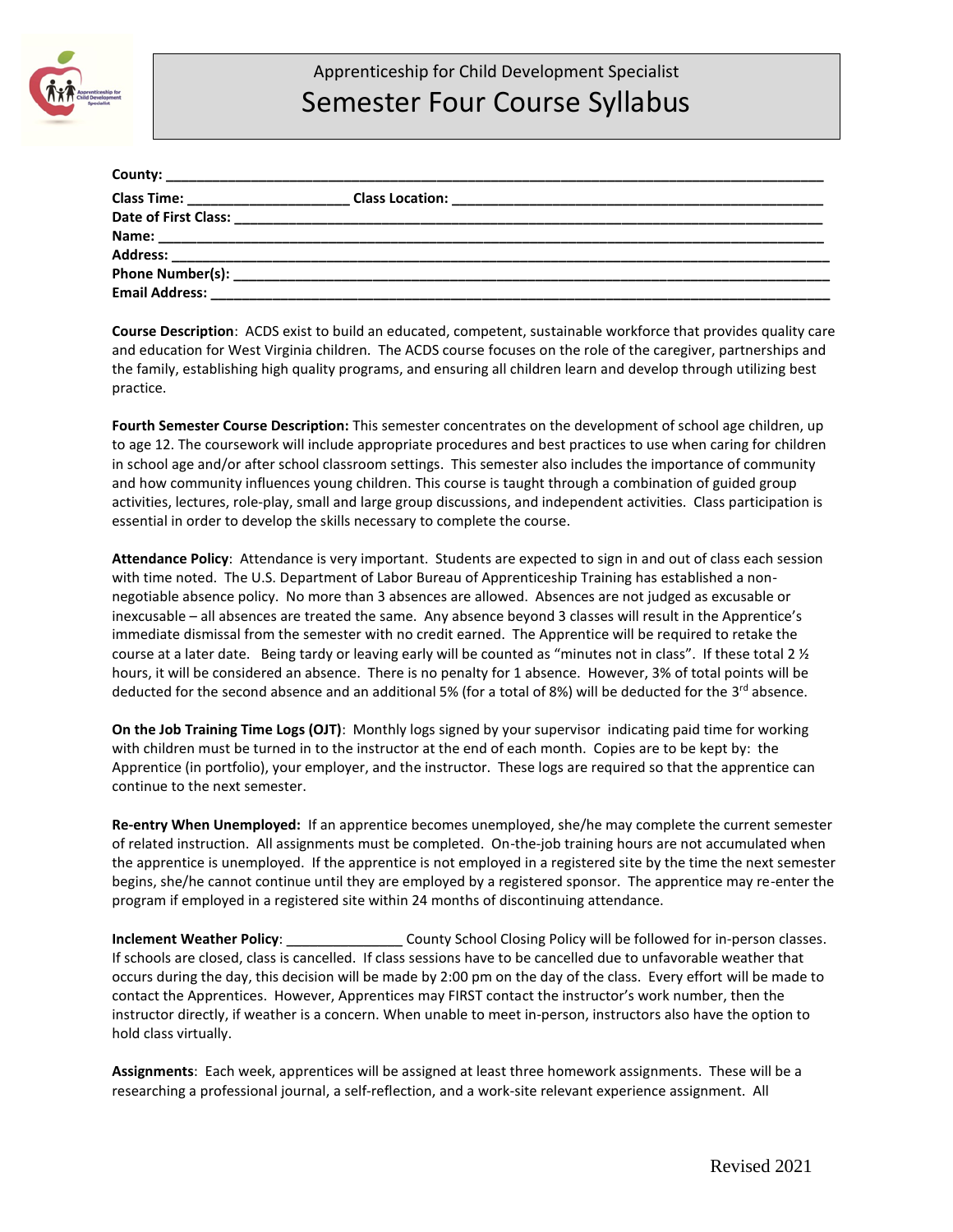assignments are to be typed or neatly hand written. These are due at the beginning of each class session. Please place returned, graded assignments in a three ring binder making this your personal resource journal.

Research Assignments: Apprentices will be assigned an article from a professional magazine with a Reader's Card (Instructor to provide). Read and follow the directions on each card to complete the assignment.

Reflection Assignment: Students will be given a statement or situation and asked to write about their thoughts, feelings, or ideas on the topic. This writing should be more than a paragraph, but not more than two pages. Relevant Experience Assignments: Each week students will complete an observation/activity. The format will be given each week. This assignment should be at least one page.

Final Project: During the first three weeks of the course, apprentices receive a final project topic. This project will be presented orally to the class, with a copy of appropriate handouts for classmates.

Portfolio: Even though apprentices do not receive a grade for their portfolio, it must be checked and approved before they receive the certificate for the semester.

**Grading and Late Work Policy**: The ACDS grading scale is: 100-94% (A), 93-86% (B), 85-80% (C). Apprentices must complete all assignments and achieve at least an 80% to pass (total of 521 points). All weekly assignments (research, reflection and relevant experience) are due at the beginning of the next scheduled class. Neatness, spelling and grammar will be considered when assigning points. If an assignment is turned in late, one point will be deducted *each* week and for each assignment. All assignments MUST be submitted by week 14, to be considered for successful completion. The instructor may provide opportunities for extra credit, if needed. Homework comprises 60% of total grade, 30% is quizzes and tests and 10% is the final project. The following is the point system that will be used.

| <b>Relevant Experience</b>                  | 15 points per week | 195 points possible |
|---------------------------------------------|--------------------|---------------------|
| Research                                    | 10 points per week | 130 points possible |
| Reflection                                  | 5 points per week  | 65 points possible  |
| Quizzes                                     | 50 points each     | 100 points possible |
| <b>Final Project</b>                        | 65 points          | 65 points possible  |
| <b>Final Exam</b>                           | 100 points         | 100 points possible |
| <b>TOTAL</b>                                |                    | 655 total possible  |
| Points deducted for 2 <sup>nd</sup> absence | 20 points deducted |                     |
| Points deducted for 3rd absence             | 52 points deducted |                     |
| Extra credit points                         | 25 maximum         |                     |
| <b>Final Grade</b>                          |                    |                     |

**Tape Recording Policy**: If an apprentice wishes to tape record a class, he/she must receive permission from all parties in the class out of common courtesy and good ethics.

**Confidentiality: Remember, what is said in class – stays in class!** Everyone needs to feel comfortable enough to talk about their experiences without fear of comments being shared with others. Whenever a situation is discussed in class, names of children and families should be changed to protect identity of all parties involved.

*This program is being presented with financial assistance as a grant from the West Virginia Department of Health and Human Resources and is administered by West Virginia Early Childhood Training Connections and Resources, a program of River Valley Child Development Services.*